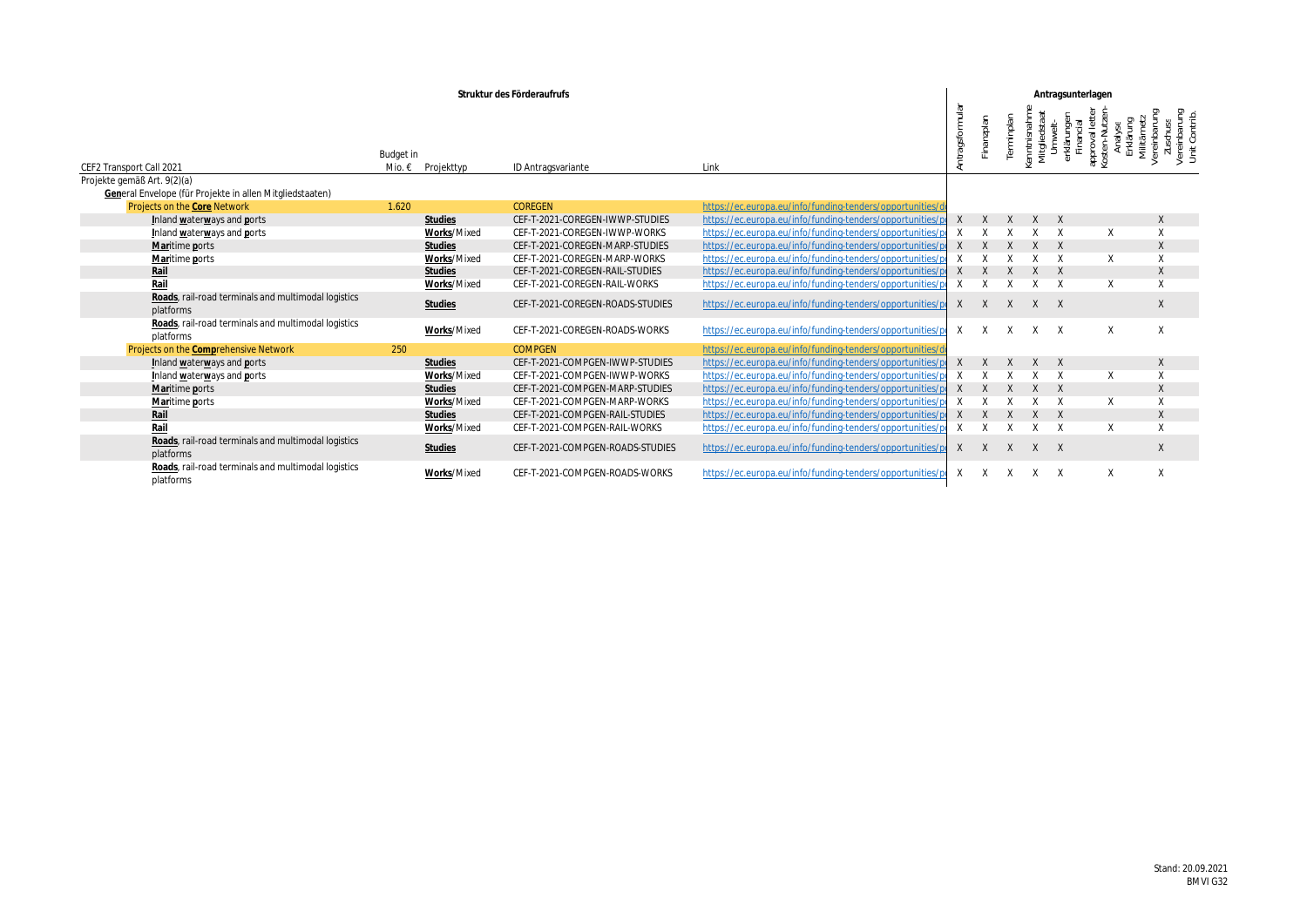|                                                                                                                 |                                | Struktur des Förderaufrufs |                                                    |                                                                                                        |                 | Antragsunterlagen   |                   |
|-----------------------------------------------------------------------------------------------------------------|--------------------------------|----------------------------|----------------------------------------------------|--------------------------------------------------------------------------------------------------------|-----------------|---------------------|-------------------|
| CEF2 Transport Call 2021                                                                                        | Budget in<br>Mio. € Projekttyp |                            | ID Antragsvariante                                 |                                                                                                        |                 |                     |                   |
| Projekte gemäß Art. 9(2)(b)                                                                                     |                                |                            |                                                    |                                                                                                        |                 |                     |                   |
| General Envelope (für Projekte in allen Mitgliedstaaten)<br>Actions related to smart and interoperable mobility | 400                            |                            | SIMOBGEN                                           | https://ec.europa.eu/info/funding-tenders/opportunitie                                                 |                 |                     |                   |
|                                                                                                                 |                                |                            |                                                    |                                                                                                        |                 |                     |                   |
| European Rail Traffic Management Systems (ERTMS)                                                                |                                |                            | Unit Contributions CEF-T-2021-SIMOBGEN-ERTMS-UNITS | https://ec.europa.eu/info/funding-tenders/opportunities/p                                              | $X$ $X$ $X$ $X$ |                     |                   |
| Intelligent Transport Services for road (ITS)                                                                   |                                | Works/Mixed                | CEF-T-2021-SIMOBGEN-ITS-WORKS                      | https://ec.europa.eu/info/funding-tenders/opportunities/p                                              |                 | $X$ $X$ $X$ $X$ $Y$ | $\times$          |
| Intelligent Transport Services for road (ITS)                                                                   |                                | Studies                    | CEF-T-2021-SIMOBGEN-ITS-STUDIES                    | https://ec.europa.eu/info/funding-tenders/opportunities/p X X X X X                                    |                 |                     |                   |
| Digital Sky Demonstrators (DSD) on U-space and<br>urban air mobility                                            | Works                          |                            |                                                    | CEF-T-2021-SIMOBGEN-SESAR-DSDU-WORKS https://ec.europa.eu/info/funding-tenders/opportunities/p         |                 | $X$ $X$ $X$ $X$ $X$ |                   |
| Digital Sky Demonstrators (DSD) on Aviation Green                                                               | Works                          |                            |                                                    | CEF-T-2021-SIMOBGEN-SESAR-DSDA-WORKS https://ec.europa.eu/info/funding-tenders/opportunities/p         |                 | $X$ $X$ $X$ $X$ $X$ |                   |
| River Information Services (RIS)                                                                                |                                | Works/Mixed                | CEF-T-2021-SIMOBGEN-RIS-WORKS                      | https://ec.europa.eu/info/funding-tenders/opportunitie                                                 | $X$ $X$ $X$ $X$ |                     |                   |
| River Information Services (RIS)                                                                                |                                | <u>Studies</u>             | CEF-T-2021-SIMOBGEN-RIS-STUDIES                    | https://ec.europa.eu/info/funding-tenders/opportunities/pi X X X X X                                   |                 |                     | $X \sim 1$        |
| European Maritime Single Window environment<br><u>(EMSWe)</u>                                                   |                                | Works/Mixed                | CEF-T-2021-SIMOBGEN-EMSWe-WORKS                    | https://ec.europa.eu/info/funding-tenders/opportunities/p                                              |                 | $X$ $X$ $X$ $X$ $X$ | $\times$ $\times$ |
| European Maritime Single Window environment<br>(EMSWe)                                                          |                                | Studies                    |                                                    | CEF-T-2021-SIMOBGEN-EMSWe-STUDIES https://ec.europa.eu/info/funding-tenders/opportunities/pl X X X X X |                 |                     |                   |
| Vessel Traffic Monitoring and Information Systems<br>( <u>VTMIS</u> )                                           |                                | Works/Mixed                | CEF-T-2021-SIMOBGEN-VTMIS-WORKS                    | https://ec.europa.eu/info/funding-tenders/opportunities/po                                             |                 | $X$ $X$ $X$ $X$ $X$ |                   |
| Vessel Traffic Monitoring and Information Systems<br>(VTMIS)                                                    | Studies                        |                            | CEF-T-2021-SIMOBGEN-VTMIS-STUDIES                  | https://ec.europa.eu/info/funding-tenders/opportunities/p                                              |                 | $X$ $X$ $X$ $X$ $X$ | $\times$          |
| IT platforms in accordance with the eFTI Regulation                                                             |                                | Works/Mixed                | CEF-T-2021-SIMOBGEN-eFTI-WORKS                     | https://ec.europa.eu/info/funding-tenders/opportunities/po                                             |                 | $X$ $X$ $X$ $X$ $X$ | $\times$          |
| IT platforms in accordance with the eFTI Regulation                                                             |                                | Studies                    | CEF-T-2021-SIMOBGEN-eFTI-STUDIES                   | https://ec.europa.eu/info/funding-tenders/opportunities/po                                             |                 | $X$ $X$ $X$ $X$ $X$ |                   |
| activities supported by the Digital Europe Programme<br>regarding Common Data Spaces                            |                                | Works/Mixed                | CEF-T-2021-SIMOBGEN-DATA-WORKS                     | https://ec.europa.eu/info/funding-tenders/opportunities/po                                             |                 | $X$ $X$ $X$ $X$ $X$ |                   |
| activities supported by the Digital Europe Programme<br>regarding Common Data Spaces                            |                                | Studies                    | CEF-T-2021-SIMOBGEN-DATA-STUDIES                   | https://ec.europa.eu/info/funding-tenders/opportunities/po                                             |                 | $X$ $X$ $X$ $X$ $X$ |                   |
| New technologies and innovation                                                                                 |                                | Works/Mixed                | CEF-T-2021-SIMOBGEN-NEWTECH-WORKS                  | https://ec.europa.eu/info/funding-tenders/opportunitie                                                 |                 | $X$ $X$ $X$ $X$ $Y$ |                   |
| New technologies and innovation                                                                                 |                                | Studies                    | CEF-T-2021-SIMOBGEN-NEWTECH-STUDIES                | https://ec.europa.eu/info/funding-tenders/opportunities/                                               |                 | $X$ $X$ $X$ $X$ $X$ |                   |
| <u>Rem</u> oving interoperability barriers                                                                      |                                | Works/Mixed                | CEF-T-2021-SIMOBGEN-REMIB-WORKS                    | https://ec.europa.eu/info/funding-tenders/opportunitie                                                 | $X$ $X$ $X$ $X$ |                     |                   |
| Removing interoperability barriers                                                                              | Studies                        |                            | CEF-T-2021-SIMOBGEN-REMIB-STUDIES                  | https://ec.europa.eu/info/funding-tenders/opportunities/pi X X X X X                                   |                 |                     |                   |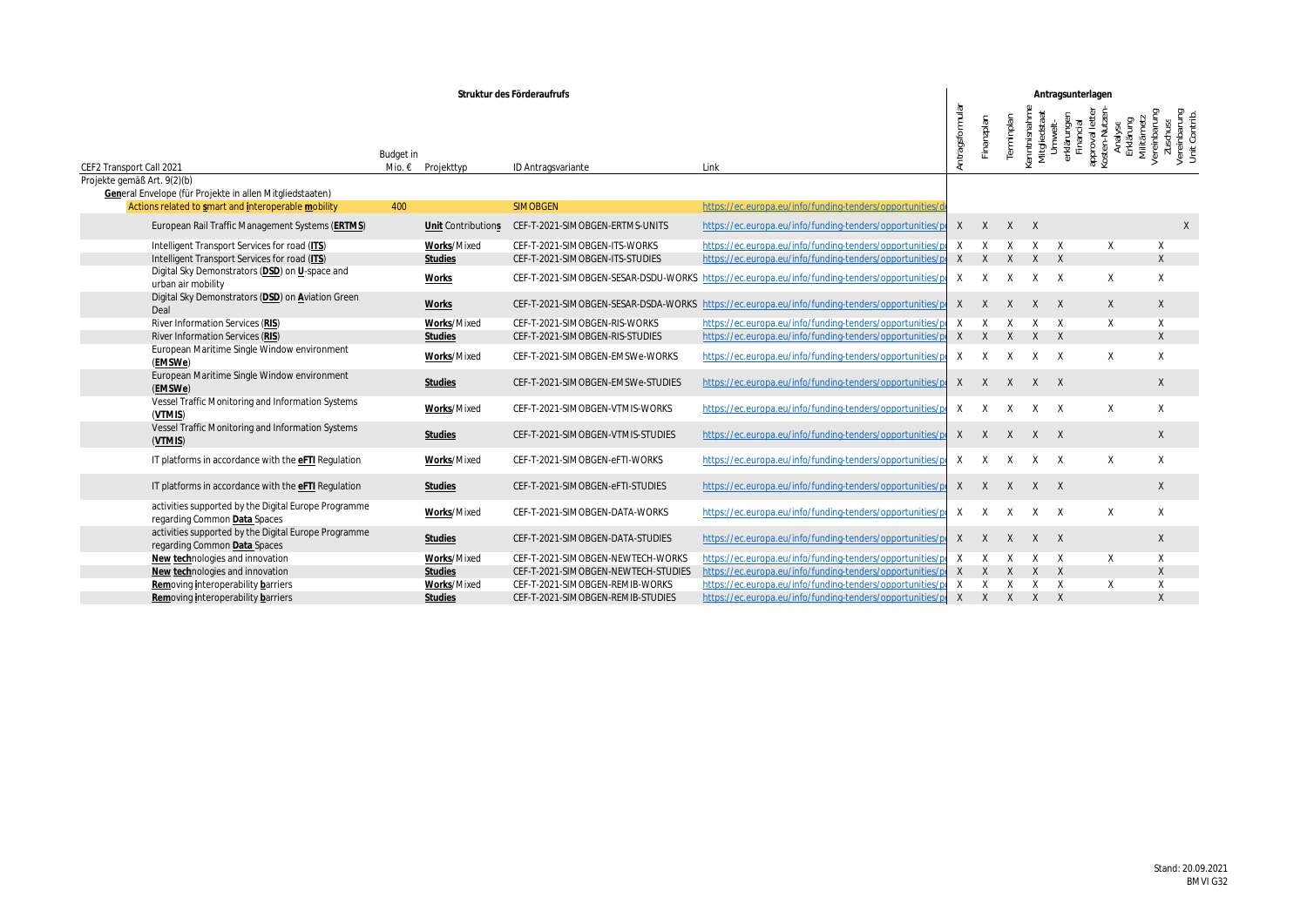|                                                                                           |                   | Struktur des Förderaufrufs                         |                                                                                                                          |                     | Antragsunterlage                |                                                                            |
|-------------------------------------------------------------------------------------------|-------------------|----------------------------------------------------|--------------------------------------------------------------------------------------------------------------------------|---------------------|---------------------------------|----------------------------------------------------------------------------|
|                                                                                           |                   |                                                    |                                                                                                                          |                     |                                 |                                                                            |
|                                                                                           | Budget in         |                                                    |                                                                                                                          |                     |                                 |                                                                            |
| CEF2 Transport Call 2021                                                                  | Mio. € Projekttyp | ID Antragsvariante                                 |                                                                                                                          |                     |                                 |                                                                            |
| Alternative Fuels Infrastructure Facility*                                                | 1.200             | AFIFGEN                                            | https://ec.europa.eu/info/funding-tenders/opportunitie                                                                   |                     |                                 |                                                                            |
| *) Call / Budget nicht nur für 2021, sondern für 5 Antragsstichtage im Zeitraum 2021-2023 |                   |                                                    |                                                                                                                          |                     |                                 |                                                                            |
| Unit Contributions                                                                        |                   | Unit Contributions CEF-T-2021-AFIFGEN-UNITS        | https://ec.europa.eu/info/funding-tenders/opportunities/pi X X X X X X ifacht                                            |                     |                                 |                                                                            |
| Zero Emissions                                                                            | <u>Works</u>      | CEF-T-2021-AFIFGEN-WORKS-ZE                        | https://ec.europa.eu/info/funding-tenders/opportunities/px X X X X X x <sup>verein</sup>                                 |                     |                                 |                                                                            |
| LNG                                                                                       | <u>Works</u>      | CEF-T-2021-AFIFGEN-WORKS-LNG                       | https://ec.europa.eu/info/funding-tenders/opportunities/pixxxxxxxxxeein-                                                 |                     |                                 |                                                                            |
| (other) Actions related to sustainable and multimodal mobility                            |                   | SUSTMOBGEN                                         |                                                                                                                          |                     |                                 |                                                                            |
| Motorways of the Sea                                                                      | Studies           | CEF-T-2021-SUSTMOBGEN-MOS-STUDIES                  | https://ec.europa.eu/info/funding-tenders/opportunities/pr X X X X X                                                     |                     |                                 | $\mathsf{X}$ and $\mathsf{X}$ and $\mathsf{X}$ are the set of $\mathsf{X}$ |
| Motorways of the Sea                                                                      | Works/Mixed       | CEF-T-2021-SUSTMOBGEN-MOS-WORKS                    | <u>//ec.europa.eu/info/funding-tenders/opportunit</u>                                                                    | $X$ $X$ $X$ $X$ $X$ |                                 |                                                                            |
| Multimodal passenger hubs                                                                 | Studies           |                                                    | CEF-T-2021-SUSTMOBGEN-MULTHUB-STUDIE!https://ec.europa.eu/info/funding-tenders/opportuniti                               | $X$ $X$ $X$ $X$ $X$ |                                 |                                                                            |
| Multimodal passenger hubs                                                                 | Works/Mixed       |                                                    | CEF-T-2021-SUSTMOBGEN-MULTHUB-WORKS https://ec.europa.eu/info/funding-tenders/opportunities/p                            | $X$ $X$ $X$ $X$ $X$ |                                 |                                                                            |
| Rail Freight Noise                                                                        |                   | Unit Contributions CEF-T-2021-SUSTMOBGEN-RFN-UNITS | https://ec.europa.eu/info/funding-tenders/opportunities/p X X X X                                                        |                     |                                 |                                                                            |
| Actions related to safe and secure mobility                                               |                   | SAFEMOBGEN                                         |                                                                                                                          |                     |                                 |                                                                            |
| Safe and secure parking infrastructure                                                    | Works/Mixed       |                                                    | CEF-T-2021-SAFEMOBGEN-PARKINGS-WORKS https://ec.europa.eu/info/funding-tenders/opportunities/p x x x x x x x x x x x x x |                     |                                 |                                                                            |
| Improving transport infrastructure resilience                                             | Works/Mixed       |                                                    | CEF-T-2021-SAFEMOBGEN-RESILIENCE-WORK:https://ec.europa.eu/info/funding-tenders/opportunities/                           | $X$ $X$ $X$ $X$ $X$ |                                 |                                                                            |
| Improving transport infrastructure resilience                                             | Studies           |                                                    | CEF-T-2021-SAFEMOBGEN-RESILIENCE-STUDIE https://ec.europa.eu/info/funding-tenders/opportunities/pl X X X X X             |                     |                                 |                                                                            |
| Adapting the transport infrastructure for Union<br>external border checks purposes        | Works/Mixed       |                                                    | CEF-T-2021-SAFEMOBGEN-EXTBORDER-WORKhttps://ec.europa.eu/info/funding-tenders/opportunities/pr X X X X X                 |                     |                                 |                                                                            |
| Adapting the transport infrastructure for Union<br>external border checks purposes        | Studies           |                                                    | CEF-T-2021-SAFEMOBGEN-EXTBORDER-STUDI https://ec.europa.eu/info/funding-tenders/opportunities/pl X X X X X               |                     |                                 |                                                                            |
| Projekte gemäß Art. 9(2)(c)                                                               |                   |                                                    |                                                                                                                          |                     |                                 |                                                                            |
| Military Mobility Envelope (für Projekte in allen Mitgliedstaaten)                        |                   |                                                    |                                                                                                                          |                     |                                 |                                                                            |
| Actions related to civilian-defence dual-use                                              |                   | <b>MILMOB</b>                                      | https://ec.europa.eu/info/funding                                                                                        |                     |                                 |                                                                            |
| Adaptation of the TEN-T to civilian-defence dual use                                      | Studies           | CEF-T-2021-MILMOB-STUDIES                          | https://ec.europa.eu/info/funding-tenders/opportunitie                                                                   | $X$ $X$ $X$ $X$ $X$ |                                 | X X                                                                        |
| Adaptation of the TEN-T to civilian-defence dual use                                      | Works/Mixed       | CEF-T-2021-MILMOB-WORKS                            | https://ec.europa.eu/info/funding-tenders/opportunitie                                                                   |                     | $X$ $X$ $X$ $X$ $X$ $X$ $X$ $X$ |                                                                            |
|                                                                                           |                   |                                                    |                                                                                                                          |                     |                                 |                                                                            |